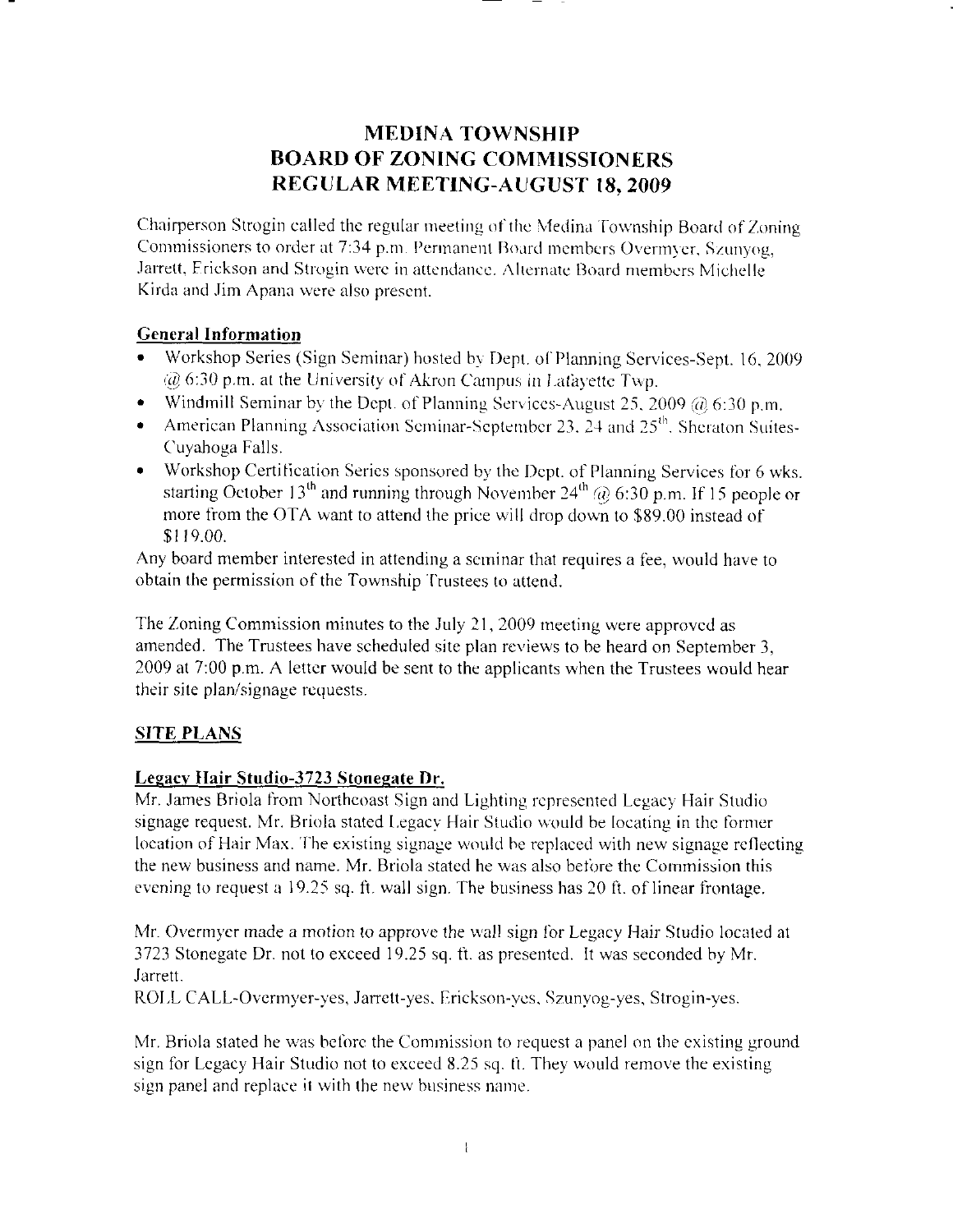#### Page 2 ZC 8/18/09

Ms. Szunyog made a motion to approve a panel on the existing pylon ground sign for Legacy Hair Studio located at 3723 Stonegate Dr. not to exceed 8.25 sq. ft. as presented. It was seconded by Mr. Erickson.

ROLL CALL-Szunyog, Erickson-yes, Overmyer-yes, Jarrett-yes. Strogin-yes.

### **ID Creative Group Ltd.-4081 N. Jefferson St.**

Ms. Susan Romine represented ID Creative Group Ltd. Ms. Romine stated the name of original business was Advantage Design Services Inc. This was just a name change of the company. Ms. Romine stated that she was requesting a panel change on the existing ground sign consisting of 1.72 sq. ft. to reflect the new name-ID Creative Group Ltd.

Mr. Erickson made a motion for a panel to be placed on the existing pylon sign for ID Creative Group Ltd. located at 4081 N. Jefferson St. not to exceed 1.72 sq. ft. as presented. It was seconded by Mr. Jarrett.

ROLL CALL-Erickson-yes, Jarrett-yes, Overmyer-yes, Szunyog-yes, Strogin-yes.

## **Medina Vision and Laser Center-4463 Weymouth Rd.**

Mr. David Maison from Wolf Maison represented Medina Vision and Laser Center. This business would be locating in the former location of Rabbit's Foot/Grace Bros. Gardner Gosck Center. Mr. Maison added that the former Rabbits Foot went to sheriff's auction and the transfer to the new owner, Dr. Christine Beiling was still in process. Mr. Maison stated they would be making modifications to the garden center to convert it into an office building. In doing so they would clean up the existing grounds and adding landscaping. The parking lot would be resurfaced and stripped accordingly. Mr. Maison stated in doing the resurfacing, they would also be putting in two (2) ADA ramps. Mr. Maison continued that there were existing light poles but as part of phase 1 of this project, they would be adding three (3) decorative light fixtures. Chair Strogin stated the height of the light poles could be no higher than 20 ft. and the light could not bleed onto another's property.

Chair Strogin asked if they would be conducting laser surgery at this location? Mr. Maison stated not at this time. That would be a future use and development of this practice. Right now it would consist of offices and exam rooms plus the boutique where the eveglass frames are sold. Dr. Tim stated at their existing location, also in Medina Twp, there is a laser facility. Due to the economy Lasik surgery is down quite significantly. Therefore they would not be making the investment in the laser surgery portion of the business at this time but there was enough square footage to add that operation to this business at a future date. The plan before the Board this evening was for the vision center portion of the business only. Dr. Tim added their existing location would be closing once the modifications are completed to the new building.

Mr. Erickson asked about the dumpster? Mr. Maison stated there was a dumpster in the rear which was enclosed, but it was not shown on the site plan.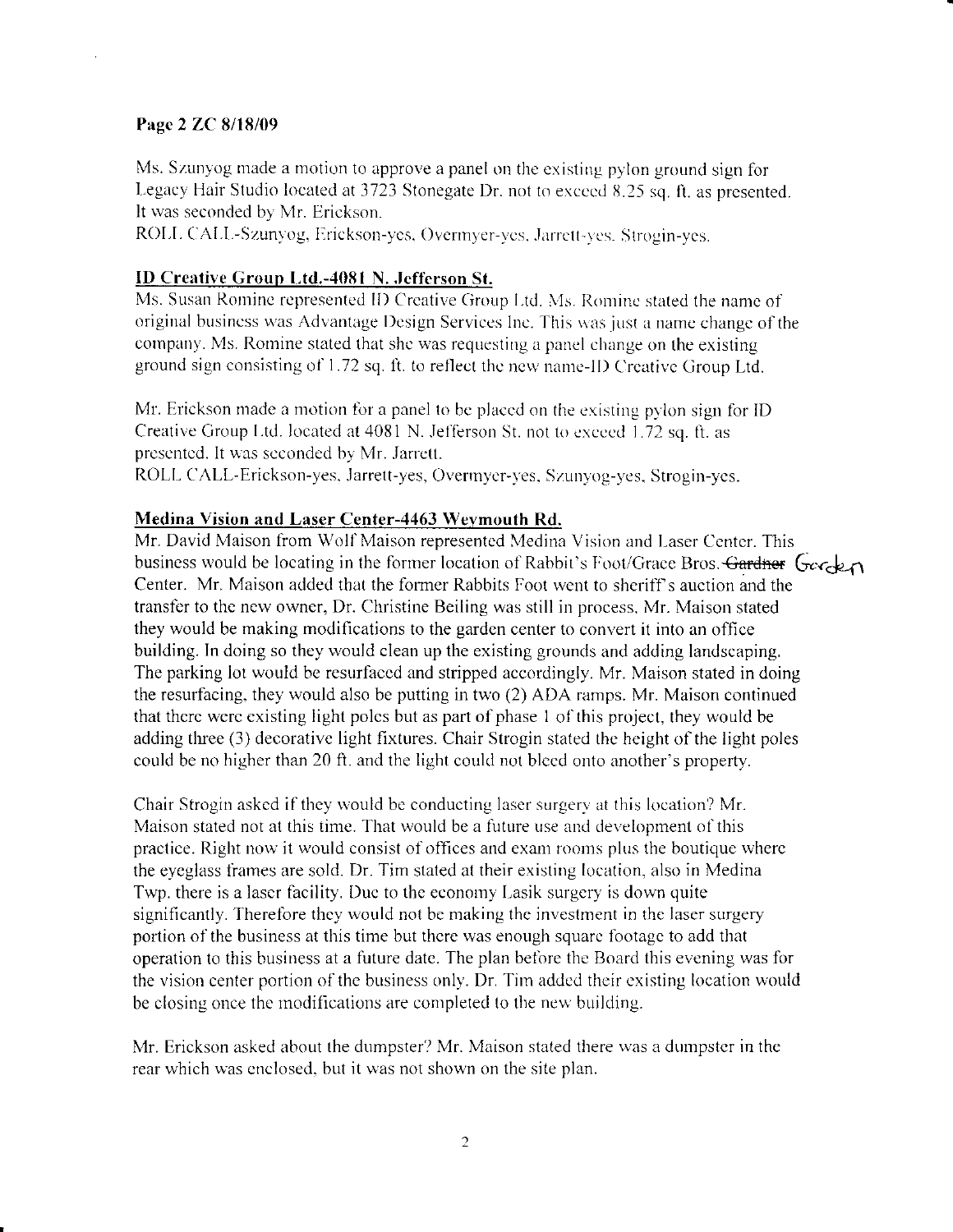### Page 3 ZC 8/18/09

ZI Ridgely asked what would be done with the two existing buildings on the property? Mr. Maison stated the existing pole barn would be painted to match the building and would remain as a buffer from the residences on Granger Rd. Regarding the existing  $24'x$  $36'$  shop it too would remain, as currently there is a photography studio operating in it, ZI Ridgely stated the photography shop was an accessory use to Rabbit's Foot. Mr. Maison stated they would like the tenant to remain or to lease the space to a new tenant.

I)r. Beiling stated she has considered removing the existing pole building and having somebody haul it away. The decision would be either to paint the existing pole building the same as the main building or tear it down. Mr. Maison stated the pole building, if it remains, would be used for the storage of lawn care items, etc.

There was then discussion by the Board as to how the photography business could be considered an accessory use to the principal use and remain in operation. ZI Ridgely asked if the photography business was planning on remaining? Dr. Beiling stated they were trying to work this all out during the transter of the property. Chair Strogin stated the code allows for one business per parcel. Regarding accessory uses, such uses could be opcrated in the other buildings as long as the use was accessory to thc principal usc on the property.

Mr. Maison then asked what could be done to make this a multiple use parcel? Mr. Maison stated the property consisted of approximately 400 ft. of frontage and 4 acres. Chair Strogin stated the property was zoned LB (Limited Business). The minimum lot width is 100 ft. at the building line. She added multiple businesses could go in the main building but if you have multiple buildings on the property with different business being run in them then the property would need to be split. Chair Strogin stated if you have the required frontage and can meet the setback requirements, the property could be subdivided and different buildings and businesses could locate and operate.

Dr. Beiling stated there was a large area in the main building that they were not planning on utilizing and they wanted to possibly secure a tenant. Chair Strogin stated that would be permitted inside the building. Regarding the house, Dr. Beiling stated asked if it could be used as a house and rented out? Chair Strogin stated that would not be permitted because the house has not been used as a residence for over 2 yrs. She added she could never remember the house being used for anything else but a commercial accessory use to the main building. Chair Strogin suggested the applicant/architect speak with the zoning inspectors if they want to move forward with multiple businesses on the property.

Chair Strogin read the comments of the Medina Twp. Fire Chief: "In order to remodel this building, permits would need to be obtained from the Medina County Building Dept. I will be working with the Building Dept. during this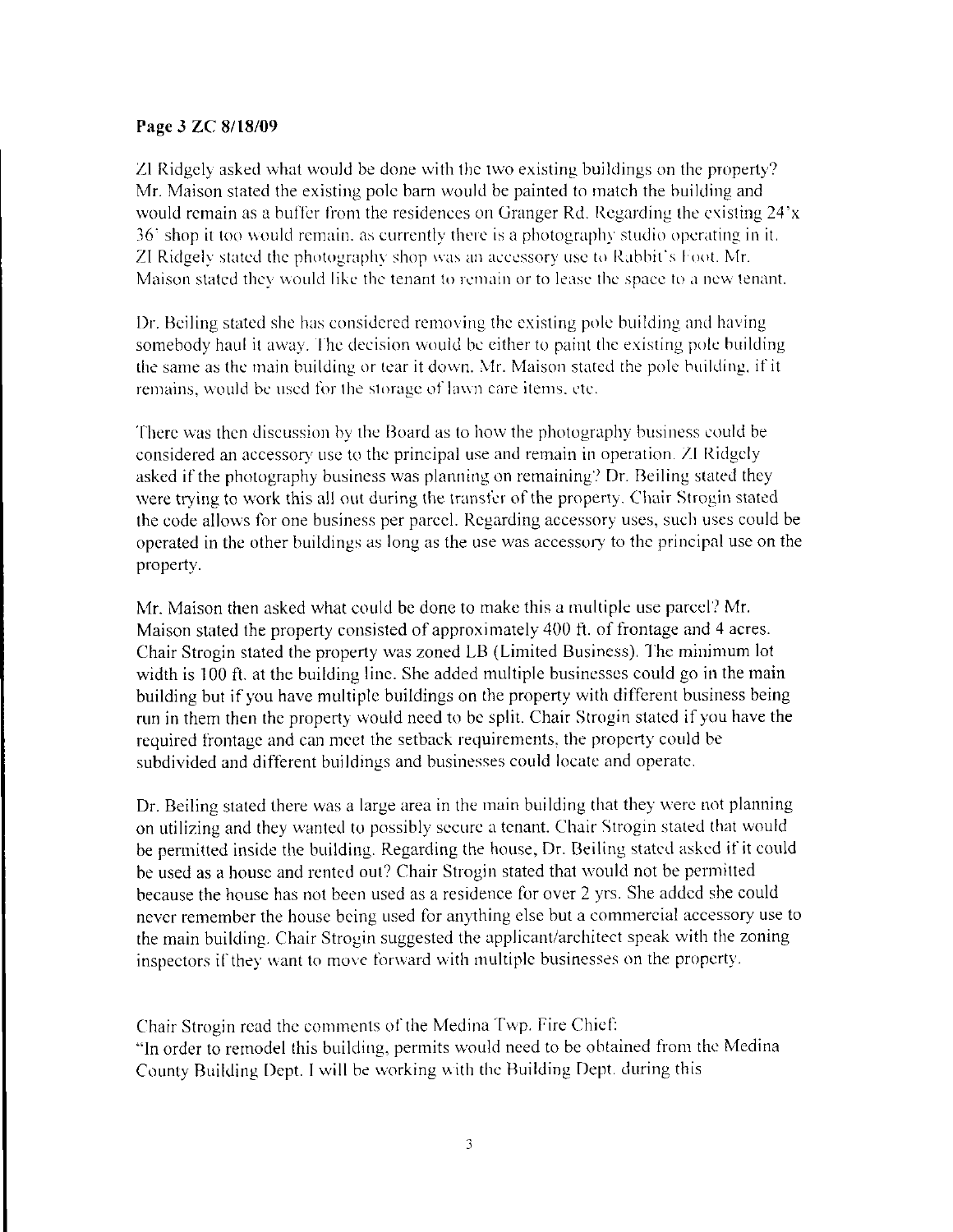## Page 4 ZC 8/18/09

transformation, to bring the building up to current fire code." Mr. Maison stated he was aware of those requirements.

Mr. Overmyer made a motion to approve the change of use for Medina Vision and Laser Center to be located at 4463 Weymouth Rd. as presented. It was seconded by Mr. Erickson.

ROLL CALL-Overmyer-yes, Erickson-yes, Jarrett-yes, Szunyog-yes, Strogin-yes. The applicant has been made aware that any additional pole lighting can not exceed 20 ft. in height.

## Autos Buy Owner-4160 Pearl Rd.

Mr. Eric Sonnie represented Autos Buy Owner. Mr. Sonnie stated they wanted to relocate their existing business to the property next door, which was formerly Bill Doraty's. The nature of the business is a display lot for private owners to market their vehicles.

Mr. Jarrett stated he knew there were some issues of the vehicles being parked in the right of way at the existing location. He asked if there would be any problems with that at the new location? Mr. Sonnie stated he was unaware of that situation. Mr. Jarrett added there were vehicles parked in the grass area out in the right of way and even close to the curve of the street on several occasions. Mr. Sonnie responded the property line is very close at this location. Chair Strogin produced an aerial view of the property and added the grass was the road right of way and there are to be no vehicles in the road right of way. ZI Ridgely stated she has spoken to Mr. Sonnie's son who was the operator of the business about moving vehicles out of the right of way and he has complied when contacted. ZI Ridgely stated that a lawn maintenance truck was parked at the former Doraty location and that was not permitted and needed to be moved as well.

Mr. Jarrett made a motion to approve the change of use for Autos Buy Owner to be located at 4160 Pearl Rd. as presented. It was seconded by Ms. Szynog. ROLL CALL-Jarrett-yes. Szunyog-yes, Overmver-yes. Erickson-yes, Strogin-yes.

Mr. Sonnie stated he was also before the Commission to request a 22.75 sq. ft. ground sign. He stated he would just be moving the existing ground sign at the current location to the new location. Chair Strogin asked what landscaping would be incorporated around the sign? Mr. Sonnie stated a planter box under the sign filled with decorative rocks.

Mr. Overmyer made a motion to approve a ground sign for Autos Buy Owner not to exceed 22.75 sq. ft. and to be located 10 ft. from the road right of way as presented. It was seconded by Mr. Erickson.

ROLL CALL- Overmyer-yes, Erickson-yes, Szunyog-yes, Jarrett-yes, Strogin-yes.

## All State Kirk Hirschfelder Agency-3443 Medina Rd.

There was no one present to represent the applications.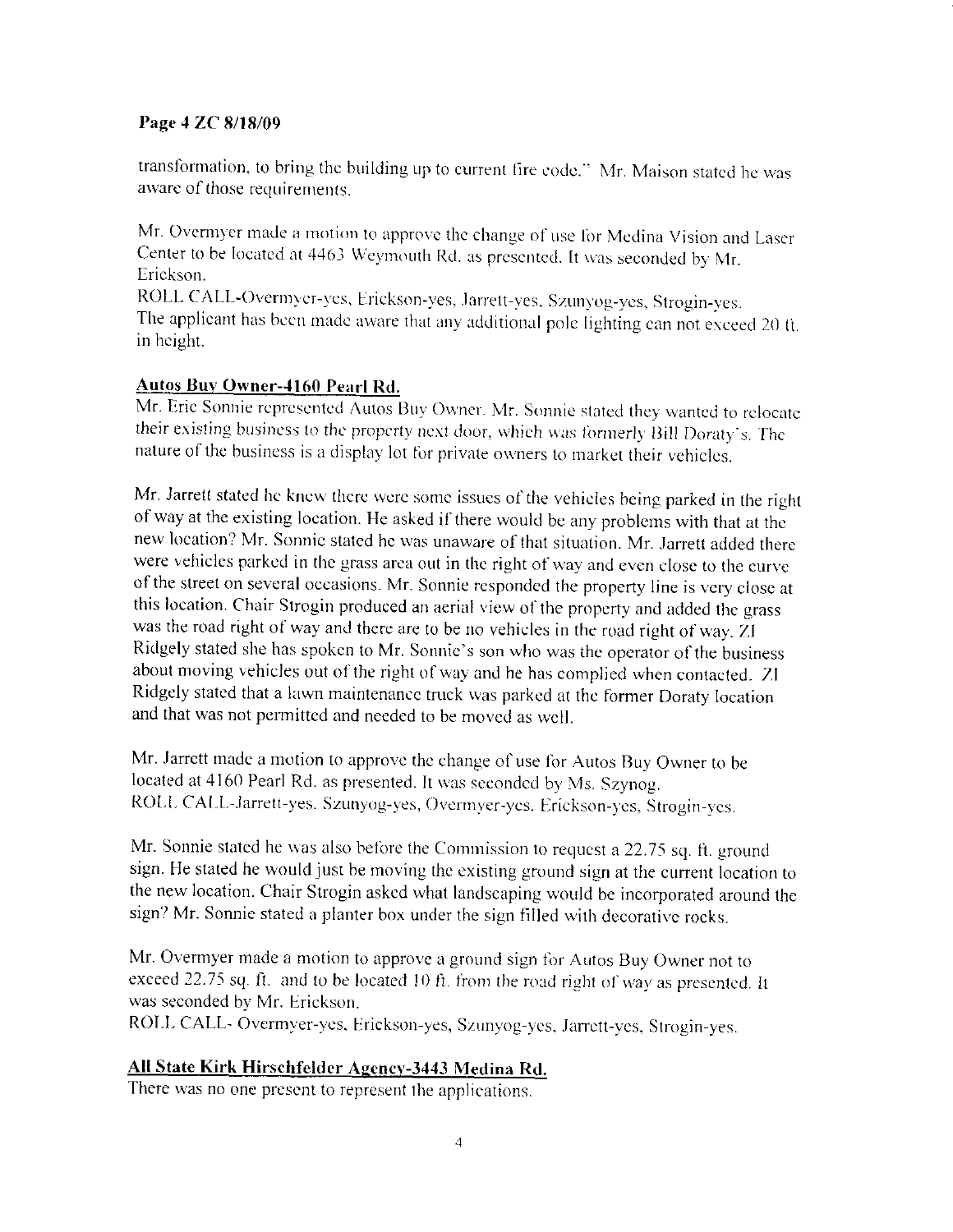### Page 5 ZC 8/18/09

Ms. Szunyog made a motion to table the site plans and signage applications for All State until the Commission's next monthly meeting scheduled for September 15, 2009 at  $7:30$ p.m. due to non-representation. It was seconded by Mr. Jarrett.

ROLL-CALL-Szunyog-yes, Jarrett-yes, Overmyer-yes, Erickson-yes. Strogin-yes.

## MISC.

The Commission then discussed the proposed digital sign language. ZI Ridgley stated that regarding the digital sign previously approved for NOVA Animal Hospital she spoke with Ms. Devanney from the Pros. Office about it. Ms. Devanney stated as long as there was one message time and the temperature was permitted as they were addressed in the signage language in the Zoning Resolution. Chair Strogin stated the Commission did not approve the time and temperature on the digital sign.

Mr. Dave Sterrett from Medina Signs stated the time and temperature on NOVA Animal Hospital's digital sign was probably his fault. As the person who made the application he thought because time and temperature was addressed in the zoning code it was permitted. Chair Strogin stated though time and temperature was addressed it needed to be requested and approved by the Commission for a sign. Chair Strogin stated the signage as displayed by NOVA totally defeats what they said they were going to do. The owner stated she was only going to change the message once a day, which is what she is doing, but in between the message is the flashing of the time and temperature. Chair Strogin asked Mr. Sterrett if the time and temperature could be removed from the sign? Mr. Sterrett stated yes it probably could. Again Mr. Sterrett stated he did not think he needcd to scck approval for timc and tcmperature on the digital sign because he thought that was pcrmittcd per the zoning code. Chair Strogin reiterated that it still needed to be approved by the Commission. She added that if the time and temperature would have been discussed at the time NOVA came in for their digital sign approval the decision may have gone differently.

Mr. Sterrett stated in his opinion, the way NOVA's sign is functioning besides the time and temperature was unsatisfactory and provided for a dangerous situation. The letter characters being used were too small and could not be read. He added if the Township was going to send NOVA a letter about the sign to send it to him as he was the applicant for NOVA and of the understanding that the time and temperature was permitted. Chair Strogin stated time and temperature is permitted but with approval by the Commission.

Chair Strogin asked if the time and temperature could be put somewhere up in the corner of the text message area? Mr. Sterrett stated the time and temperature could be incorporated in the message, but that would leave NOVA less characters for their message which was an issue now. Some Commission members interjected they could not even read the message on the digital sign.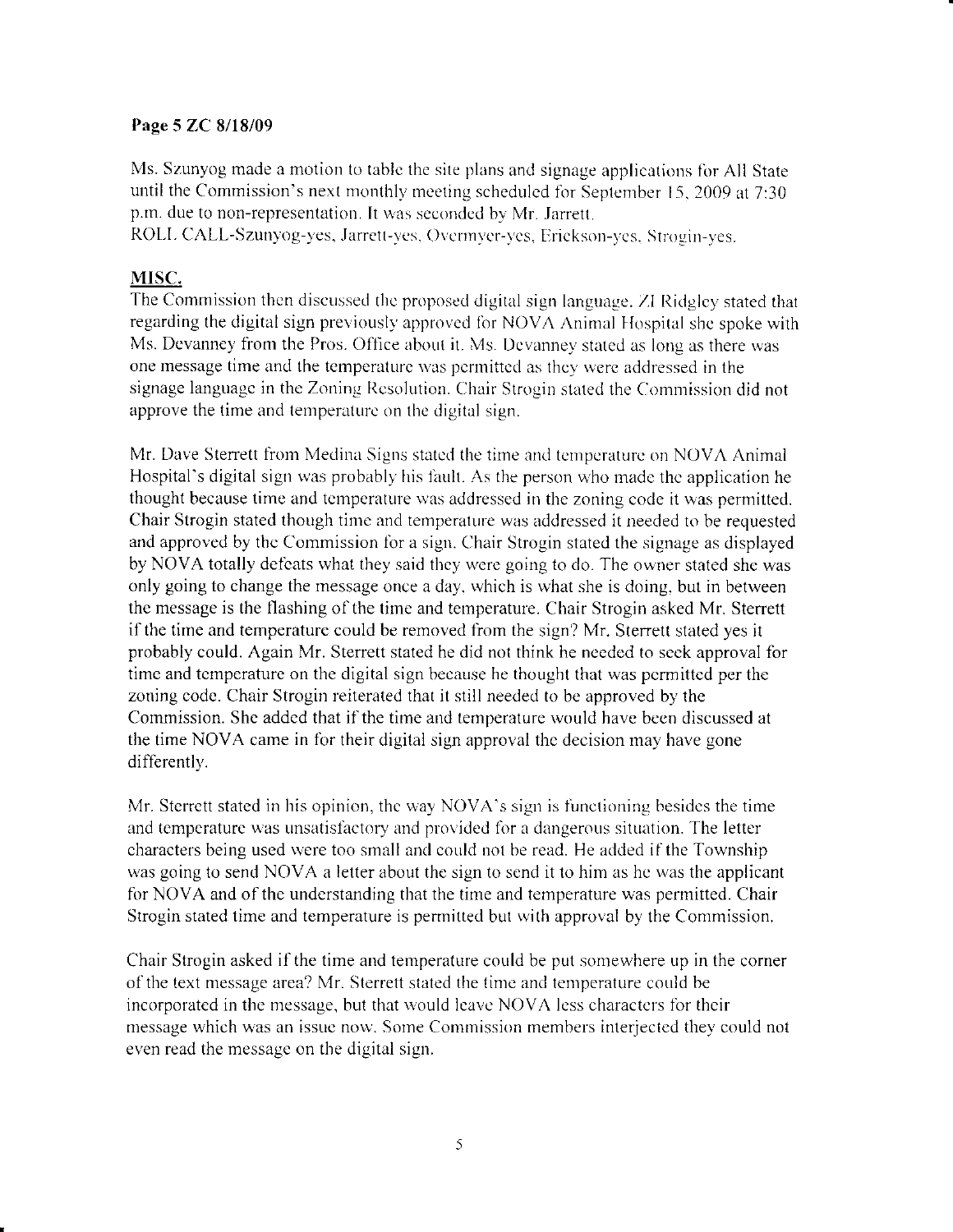#### Page 6 ZC 8/18/09

Mr. Sterrett stated the reason the message could not be read was due to the characters being too small and there were too many characters being used. If the message consists of 10 words and there can only be 3 words on the sign on at one time, it would require a minimum of 3 frames to get the message out. Chair Strogin stated by the time one frame goes by and it changes to the second frame the motorist is long gone.

Mr. Sterrett continued that he was at the City of Medina the other evening, and they were going to review and revamp their digital sign code. They would require digital signage to have automatic means of lowering the intensity of the lighting as it turns from day to night and decreasing the time permitted between messages. That meant the time between messages would be shorter than 1 minute.

Mr. Sterrett stated he meant to bring his laptop before the Commission this evening so he could show the board how such digital signs are programmed and work but was unable to do so. He added he would be taking his laptop over to the City of Medina so they could see how such signs operate and how they can be programmed. Mr. Sterrett offered the same option to Medina Township as well.

Mr. Overmyer stated he felt NOVA could do more with their sign if they increased the character height. Chair Strogin stated the message also changes too quickly to the time and temperature to be read. Mr. Sterrett agreed. He stated that possibly this situation was beneficial as the Township could see first hand how a digital sign should not operate or be programmed. Chair Strogin stated a brief message was better than a long one that could not be read or impossible for somebody in an automobile to read and not become a safety factor.

Mr. Overmyer stated he spent 10 years of his career as a newspaper editor writing headlines for one-column stories. It was not infrequent to be limited to 7 characters dependent on the type. It takes some creativity and insight to be able to do that and in turn that would apply to NOVA's digital sign as well. ZC member Szunyog stated if the time and temperature were not incorporated maybe the message could be read.

Chair Strogin stated those on the Commission know that NOVA Community Animal Hospital is a veterinarian clinic but the average person driving by probably does not. Though the Commission cannot control content, the name *i.e.* Community Animal Hospital could not be read unless somebody got out of their car to do so. If NOVA was trying to solicite new business, it would be in their best interest to have the permanent header in print large enough to read and understand what the nature of their business is.

Mr. Sterrett asked if the Township would entertain a test to be conducted over a two-day period on proper messaging on that digital sign? Chair Strogin asked if NOVA would permit that? Mr. Sterrett responded he did not think that would be a problem but he would have to change frames i.e. he could not put a whole message on one frame. The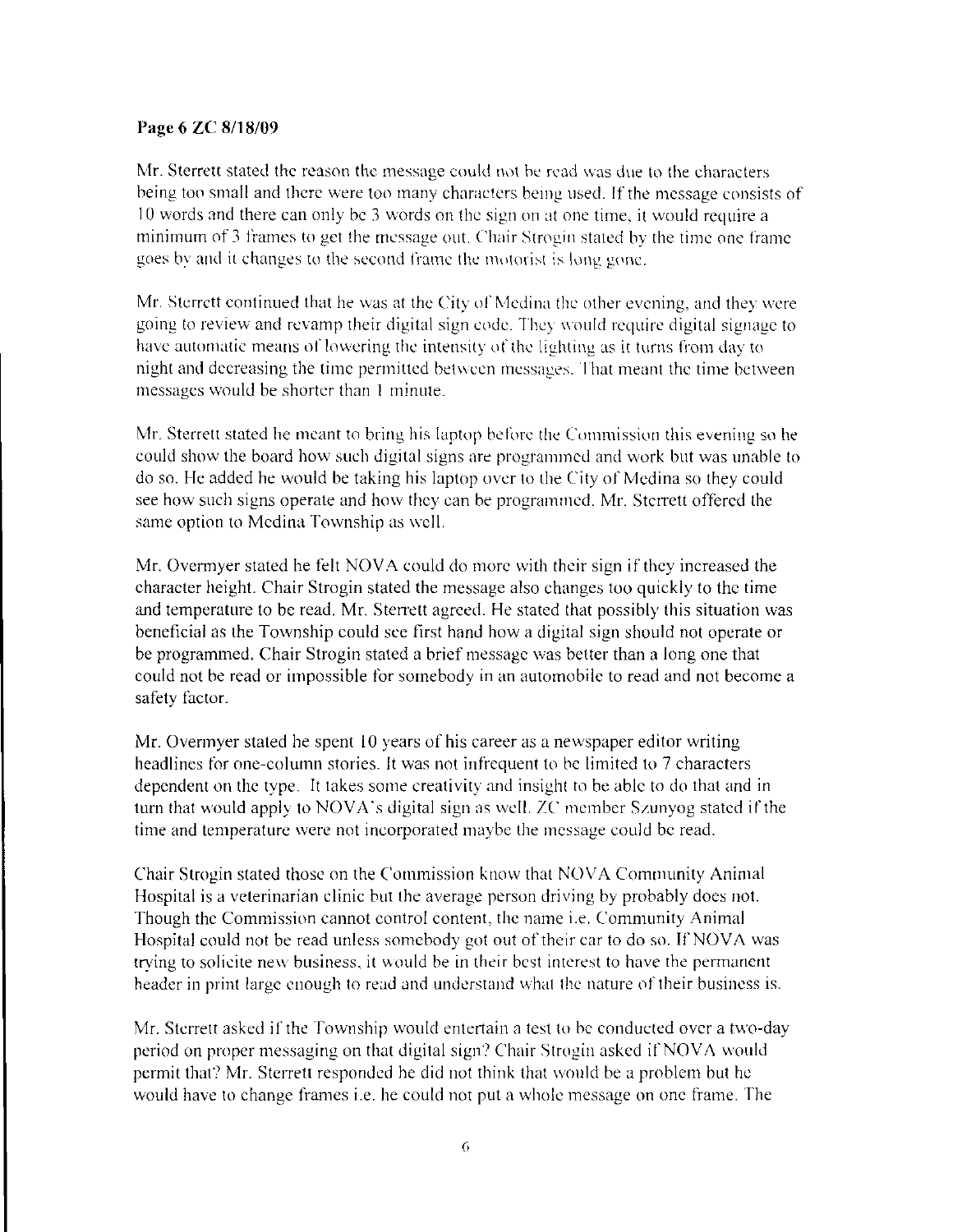### Page 7 ZC 8/18/09

size of the sign would not change it would be the number of frames displayed because the character size would increase. Mr. Sterrett stated this would get into the movement portion of the signage code but he would like to conduct this experiment in order for the Commission members to make an informed decision on such signs.

Chair Strogin stated what this conversation brought up is that digital signs aren't always the best signs especially for certain businesses. Mr. Sterett stated if NOVA would be permitted to have a much larger size sign than what is currently required in the code i.e. 32 sq. ft. then maybe NOVA could get all their messages out. Mr. Overmyer stated there are limitations and if NOVA invested in a digital sign that was not adequate to carry the message the way they wanted to, that was their issue.

Chair Strogin stated there were two existing signs in the Township that displayed the time and temperature and they were not obnoxious nor did they draw attention away from the road. She added that she believed NOVA's sign was changing quicker than every 8 seconds from the message to the time or temperature and then back to the message again. Mr. Sterrett stated there are studies that say that 8 seconds at a certain speed was enough time to see a complete message.

Mr. Sterrett again stated he wanted to set up a test on NOVA's sign for a certain time period of maybe 2-days and program a series of frames. He would have the Commission members drive by and see if they could read the message in a safe manner while driving their vehicles. Mr. Overmyer stated he would be amenable to the test because if the Commission is ever challenged on what they decide the code on such signs should be, the Commission could state that it had first hand knowledge of how these types of signs function, what character size works and can be programmed as a result of this experiment. Chair Strogin stated she just wanted to make sure the "test" did not become permanent.

Chair Strogin stated the name NOVA Animal Hospital on the static sign above the digital message board could hardly be read. The aqua blue lettering on the message board was barely legible driving by. She added if NOVA was trying to attract new customers this was not the way to do it. Mr. Sterrett interjected he did bring up some of those concerns to NOVA but ultimately it is the elient's decision and the vet is doing her own programming of the sign. Chair Strogin stated the wordy messages could not be read. Just using keywords like Heartworm Season or Rabies Shots would get the message across and pet owners know what those issues are. Mr. Sterrett stated at 2'10" you could get two lines of characters at 12" each. At 12" the sign would display approximately 6 characters per line.

The Commission stated they would be receptive to a "test" being conducted with the NOVA Animal Hospital digital sign. Mr. Sterrett stated he would remove the time and temperature from the sign and replace it with just a message. Chair Strogin asked Mr.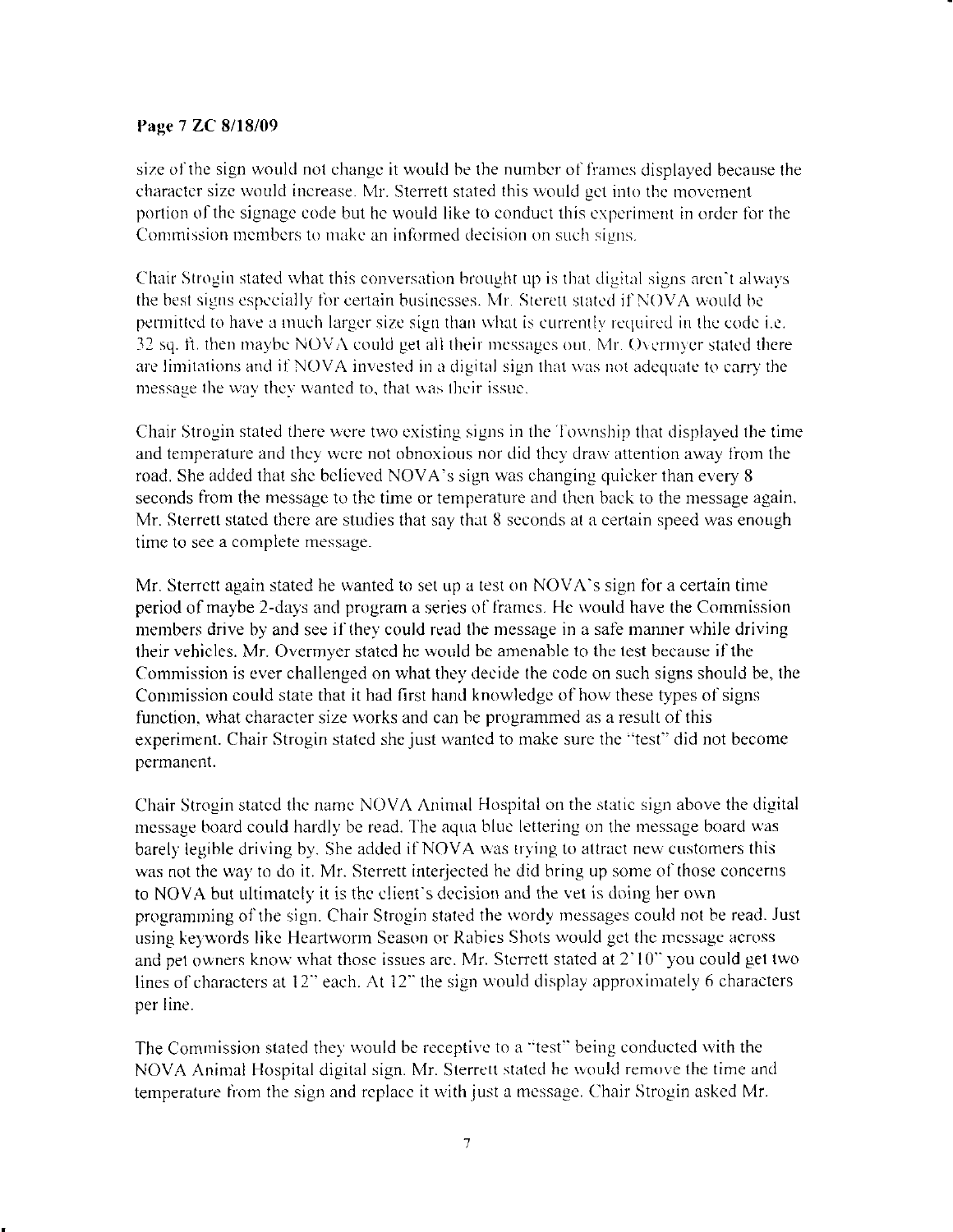## Page 8 ZC 8/18/09

Sterrett to set it up and have the zoning office contact all the Commission members as to the days the test would take place. She also asked Mr. Sterrett to speak with the owner of NOVA Animal Hospital to see if the time and temperature would be removed from the sign as that really was not approved. Chair Strogin stated the time and temperature was being displayed so briefly and was probably not even necessary due to that information being on one's cell phone or in one's car. She added that if the reasoning for the digital sign was to attract more customers to the business, it did not appear the sign was being utilized correctly to do that.

Regarding the proposed digital signage language Chair Strogin presented at last month's meeting, she added she did contact Mr. Thorne and he was o.k. with the language except for 2. Color. Color should be limited to one single color to be determined by the Zoning Commission. Mr. Thorne said to either leave the color out or reference the color to what was already in the zoning code per Section 603 D.2. which read, "Any illuminated business sign (including those illuminated by neon or other gaseous type tubes, or by incandescent lamps) erected within one hundred (100) feet of an intersection where an illuminated device has been provided for the control of traffic shall not be duplicated in the electric light of such sign in any colors appearing in the traffic control signal."

Chair Strogin continued that Mr. Thorne also suggested that time and temperature be taken out of the zoning code completely. Mr. Thorne's interpretation is that time and temperature is the same as a message. Per that legal opinion, NOVA Animal Hospital was permitted one message a day and there are three messages being displayed with the inclusion of time and temperature.

Mr. Overmyer stated that it has been the practice of the Township to try to mimic the signage of the City but he was not particularly interested in doing that. He added the Commission should come up with the code that will be the most beneficial to the Township. ZC member Szunyog stated the City was making changes to their code and felt it should be paid attention to as well

Mr. Sterrett also suggested bringing in a projector for the Commission members to play with the program that shows all the functions these digital signs can perform. The Commission stated they would table the proposed language until the sign "test" has been completed and would move forward with any further discussion as well.

Chair Strogin introduced Trustee Mr. Mike Stopa who was named to take former Trustee Holt's place on the Board due to her unfortunate and untimely death in July.

Having no further business before the Board, the meeting was officially adjourned at 9:17 p.m.